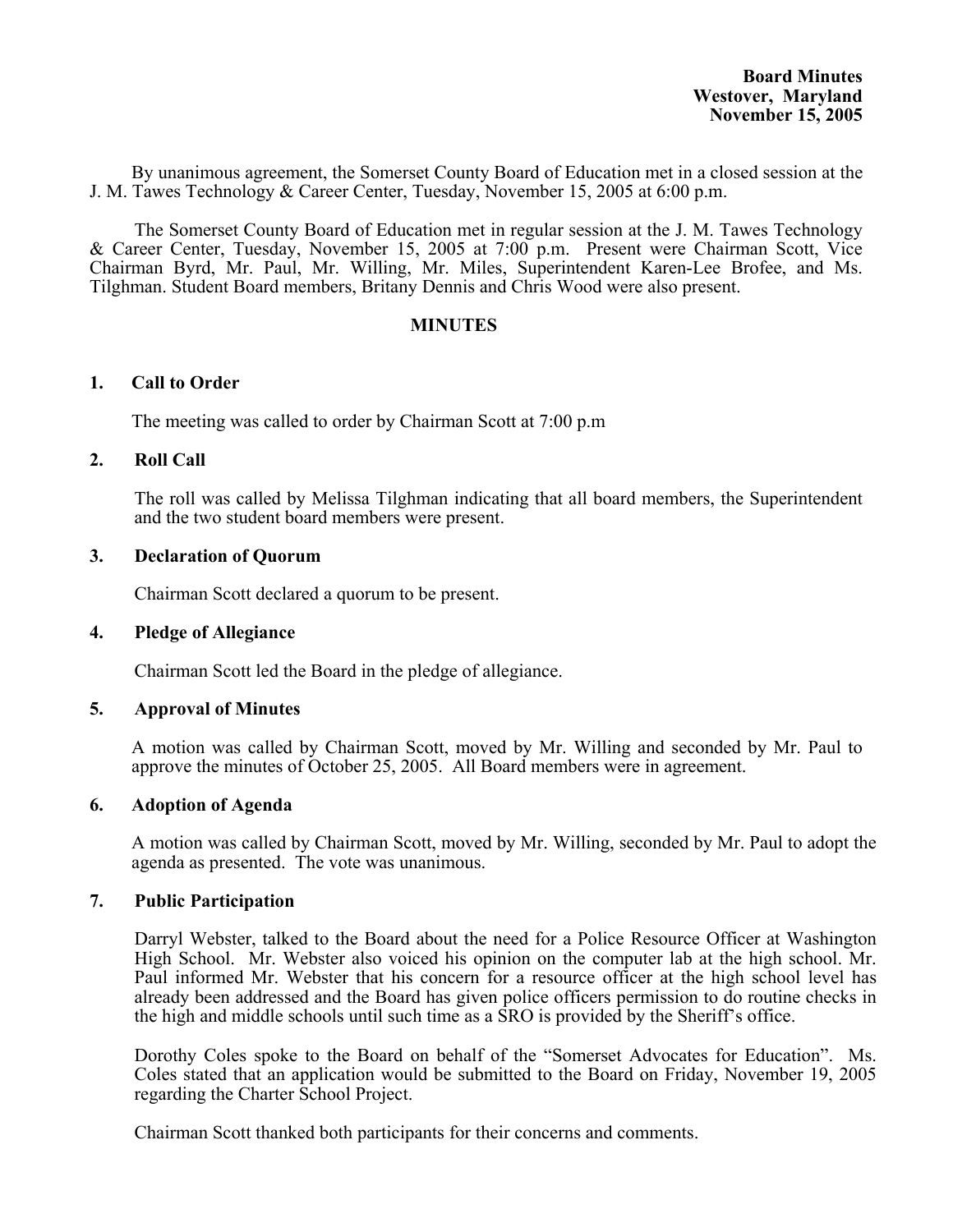## **8. Student Board Members Report**

 Student Board member Britany Dennis of Crisfield High School gave her report on the southern end schools. Chris Wood, Washington High School student board member did not prepare a report.

Chairman Scott thanked both Student Boards members.

## **9. Washington High School**

Mr. O'Neal thanked the Board for giving him the opportunity to work with Ms. Dean. Mr. O'Neal stated that they have started a system which allows students in higher grades to give suggestions and input on helping students improve their grades. Mr. O'Neal informed the Board of the various happenings at Washington High School such as: the 9<sup>th</sup> grade has been involved in various fundraisers to help the needy, Channel One station is back up and running, and the high school's variety show was a success. Washington High's Athletic teams were praised for their efforts. Both Mrs. Dean and Mr. O'Neal thanked the Board for giving them the opportunity to work together in the high school and feel that the school year thus far has been very successful.

## **10. AFJROTC Awards Presentation**

Sergeant Choate presented five cadets with awards for graduation from the "First Year Orientation Course, October 21 – 23, 2005. These students were Ronald King, JahQuan Shockley, Robert Wright, Joseph Ratajczak, and Roland Wescott. Mr. Wescott was also awarded the Best Drilled Cadet Award.

# **Maryland Parent Leadership Training**

Thelma Douglas was presented with an award for attending the Maryland Parent Leadership Training. Mrs. Douglas thanked the Board for giving her the opportunity to attend.

### **11. Informational Items**

### **A. Somerset County Rocketry and Aerospace Program (SCRAP) Presentation**

Chris Wood, student board member introduced the SCRAP students and gave the Board highlights on the SCRAP program. This program is a Salisbury Undergraduate Research Program with a 75% success rocket rate and is sponsored by Sergeant Choate.

Mr. Scott thanked the students for the information.

### **B. 2004 Maryland Adolescent Survey**

Mrs. McLaughlin and Mrs. Cottman presented a report on adolescents' use of alcohol, cigarettes, drugs, and safety in the schools. They also announced that there will be a Positive Behavior Intervention Specialist (PBIS) in all schools. This individual will teach Anger Management and Tobacco Awareness in hopes that school can intervene and provide support staff.

School-based mental health services are being provided and has partnered with various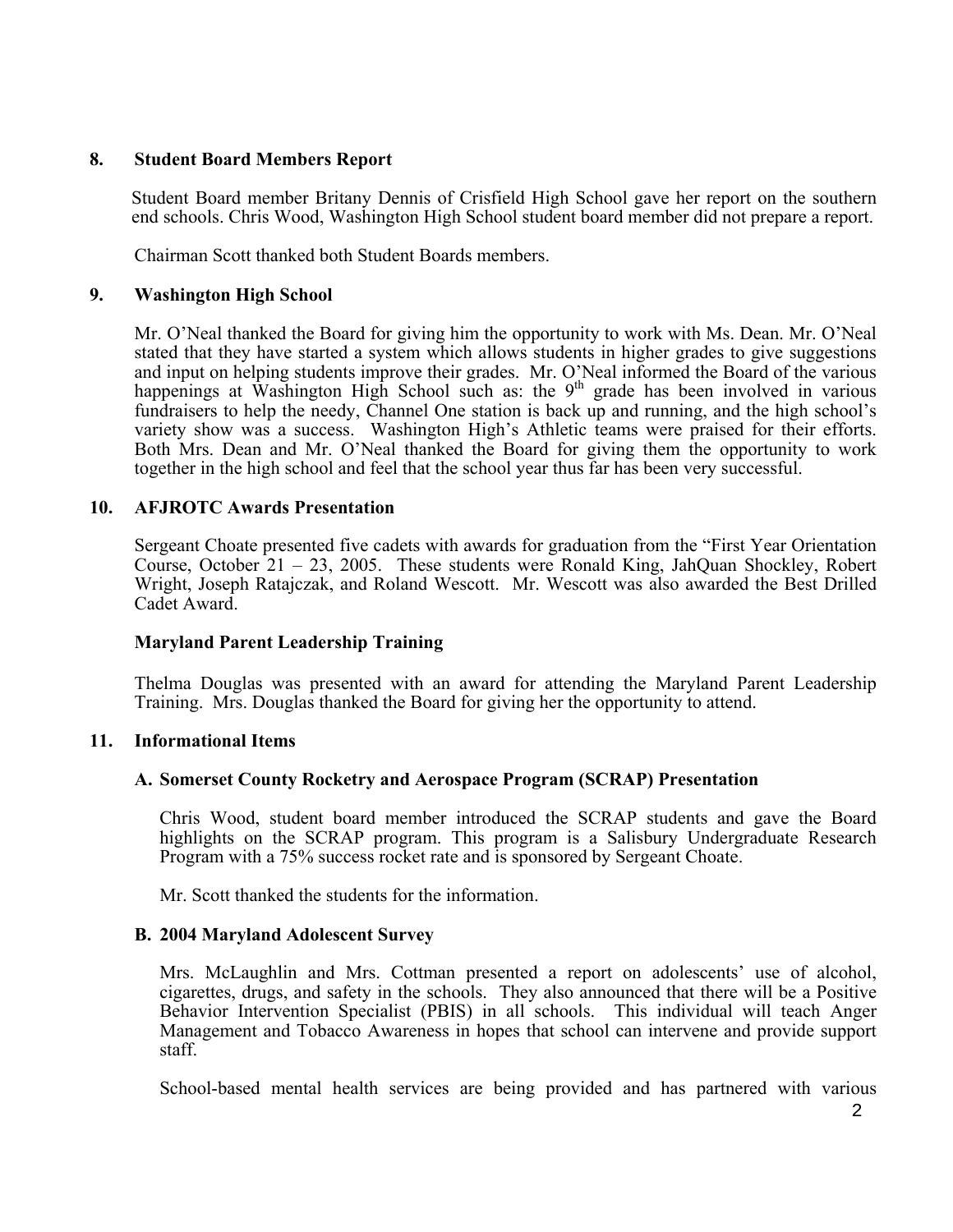agencies throughout the county. The goal is to eliminate some of the education barriers we have with Somerset County Public School students.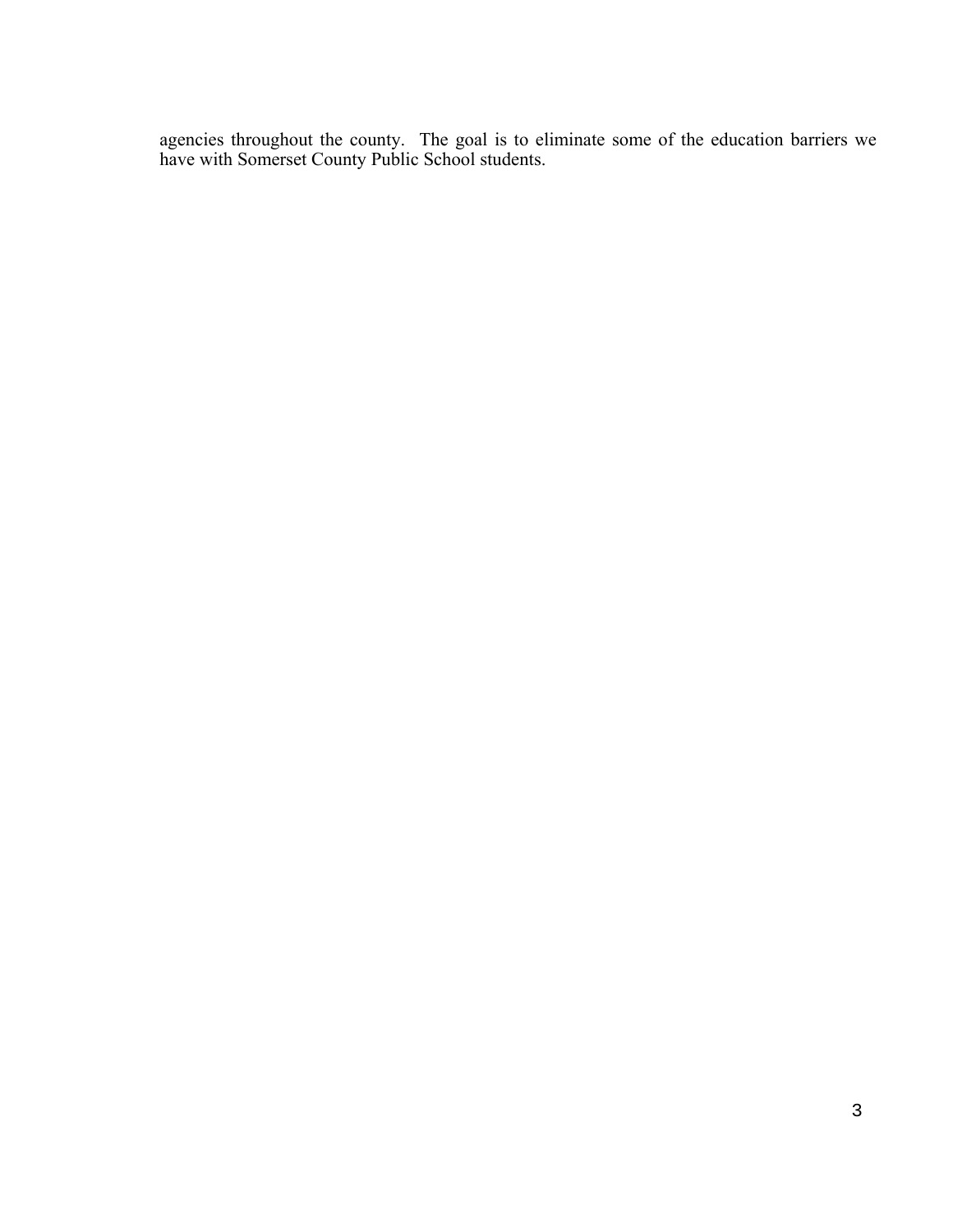# **12. Old Business**

# **A. Policies**

Upon Recommendation of Mrs. Miller, Mr. Paul moved and Mr. Willing seconded to approval of Policies #300-1 to 300-12. All Board members agreed.

# **B. Tawes Intermediate School Project Construction Design and Cost Estimate**

Upon recommendation of Mr. Daugherty, Mr. Willing moved and Mr. Paul seconded approval of the Construction Design of Tawes Intermediate School. All Board members agreed.

## **C. Master Plan Update**

Dr. Brofee updated the Board on the status of the Master Plan explaining the hours and dollars spent. There has been almost \$1 million dollars spent in the past two years and still counting.

## **D. Maryland Academy for Teacher Education (CTE Program)**

Mr. Webster asked the Board to consider and review the CTE Program, Maryland Accelerating Teacher Education. This program is designed to encourage students to become teachers and return to their home school to teach. The program also provides the teachers here with training to become great educators. The Board will vote at the December 13, 2005 Board meeting.

# **13. New Business**

# **A. Human Resources Report**

A motion was called for by Chairman Scott, moved by Mr. Willing, and second by Mr. Paul to approve the Human Resources Report presented by Mr. Lawson. The Board unanimously agreed.

### **Technology Certification Program**

Mrs. Smoker gave the Board an explanation of the Technology Certification Program. This program offers review classes and if seven areas are passed, the individual will be certified in Technology Level I.

# **B. Facilities Update and Transportation - Policies**

Upon recommendation of Mr. Daugherty, the Board took for review Policies #400-1 to 400-32 for approval at December's Board meeting.